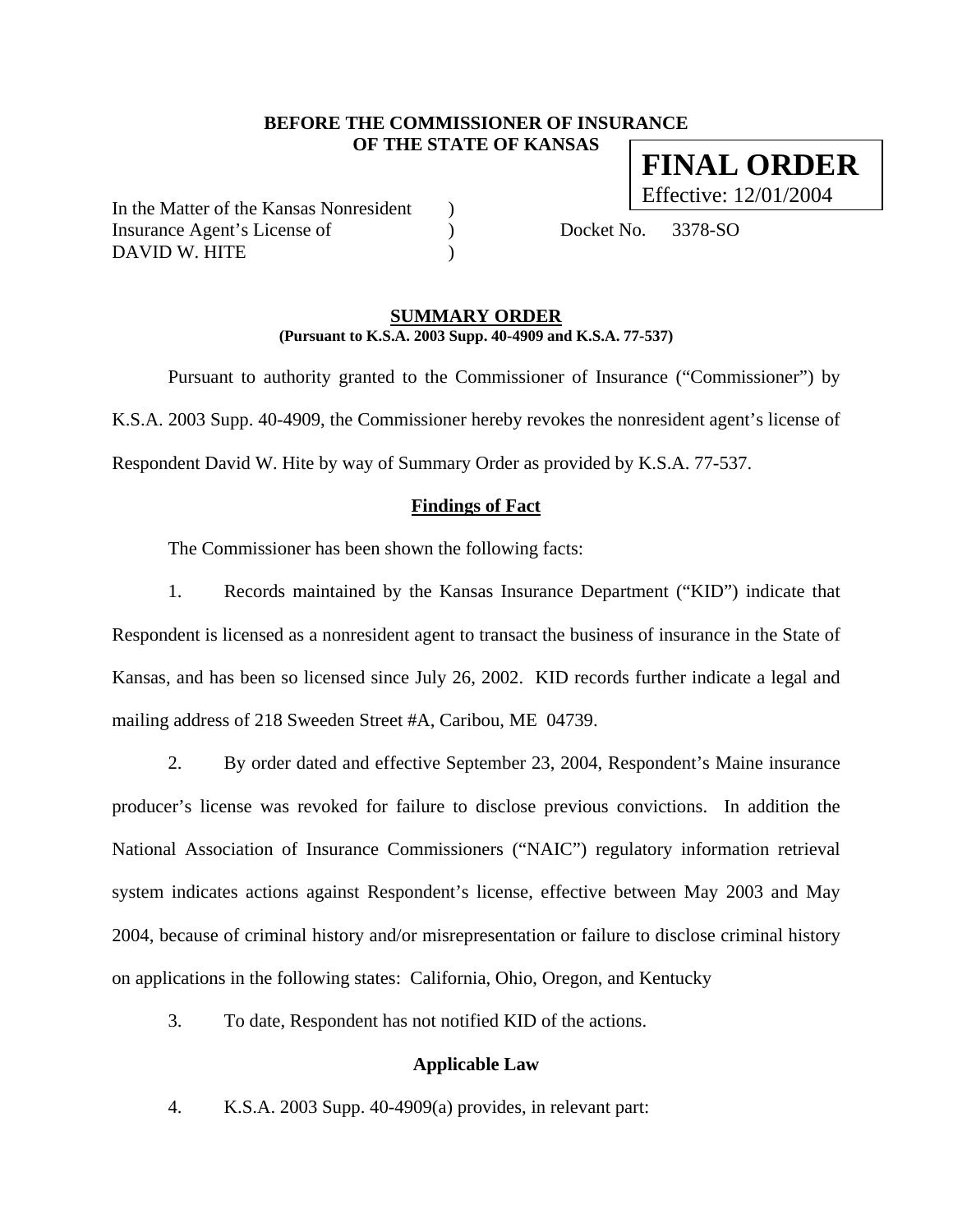"The commissioner may deny, suspend, revoke or refuse renewal of any license issued under this act if the commissioner finds that the applicant or license holder has . . . (2) Violated (A) Any provision of chapter 40 of the Kansas Statutes Annotates, and amendments thereto, or any rule and regulation promulgated thereunder . . [or](9) Had an insurance agent license, or its equivalent, denied, suspended or revoked in any other state, district or territory. . . ." K.S.A. 2003 Supp. 40-4909(a).

5. Administrative regulations require that a person licensed in this state as an insurance agent shall, within 30 days of the occurrence, report enumerated events to the Commissioner. Among these events is disciplinary action against the agent's license by the insurance regulatory official of any other state or territory. K.A.R. § 40-7-9.

6. K.S.A. 2003 Supp. 40-4906 and 4908 provide for issuance of a nonresident agent's license in reliance upon the agent's valid license in the agent's home state.

7. The Commissioner may revoke any license issued under the Insurance Agents Licensing Act if the Commissioner finds that the insurable interests of the public are not properly served under such license. K.S.A. 2003 Supp. 40-4909(b).

#### **Conclusions of Law**

8. The Commissioner has jurisdiction over Respondent as well as the subject matter of this proceeding, and such proceeding is held in the public interest.

9. The Commissioner concludes that Respondent's Kansas license may be revoked solely because Respondent has had an agent's license or its equivalent revoked in another state.

10. The Commissioner concludes, in addition, that Respondent's Kansas license may be revoked because it is based on reciprocity, and Respondent's license in his home state of Maine has been revoked.

11. The Commissioner also concludes that Respondent's license may be revoked because Respondent has violated the regulation requiring an agent to report a disciplinary action taken by another regulatory authority against a professional license.

2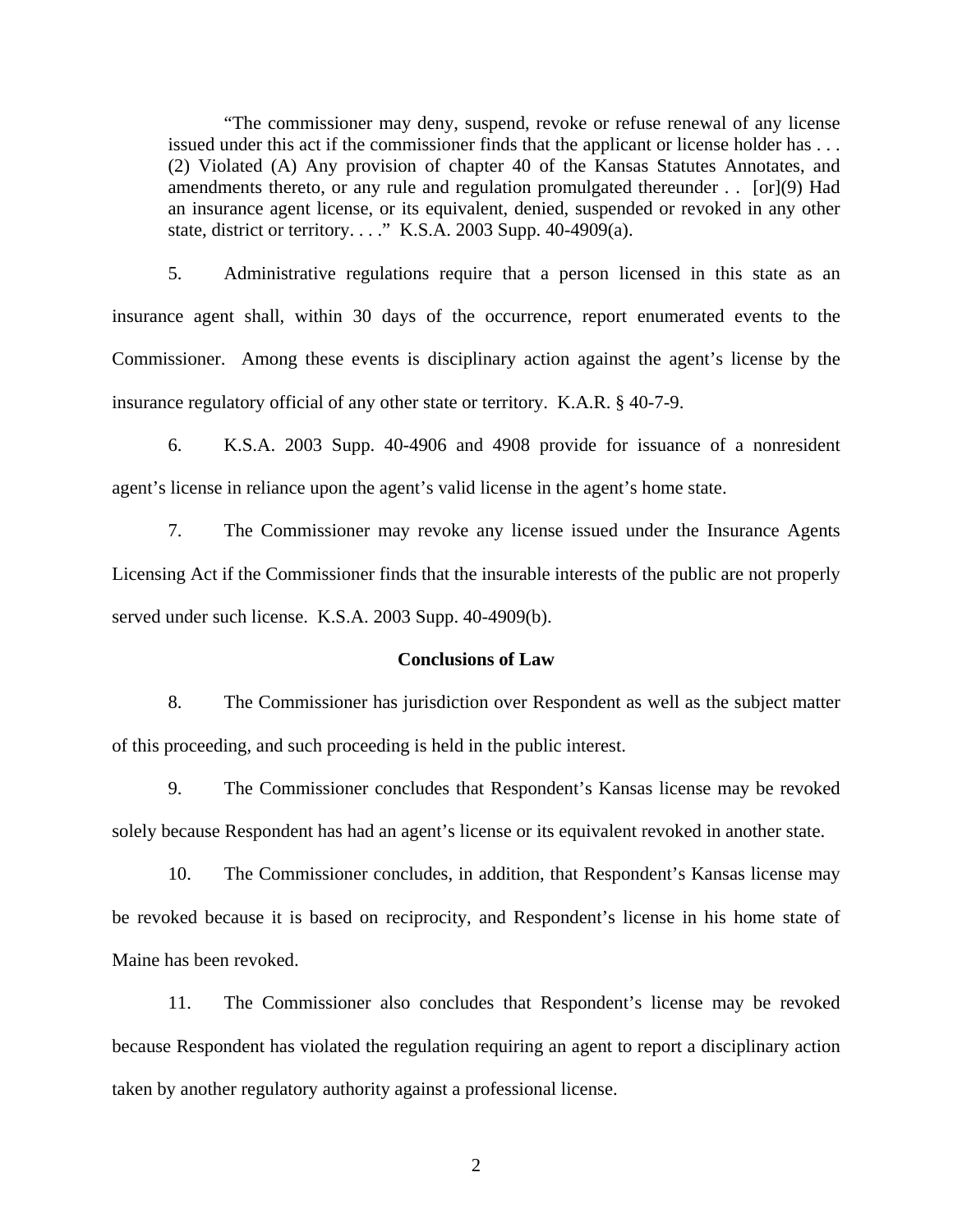12. Accordingly, the Commissioner concludes that sufficient grounds exist for the revocation of the insurance agent's license of David W. Hite pursuant to K.S.A. 2003 Supp. 40- 4909(a).

13. In addition, the Commissioner finds that the insurance agent's license of David W. Hite should be revoked without delay for the protection of the insurable interests of the public pursuant to K.S.A. 2003 Supp. 40-4909(b).

14. Based on the facts and circumstances set forth herein, it appears that the use of summary proceedings in this matter is appropriate, in accordance with the provisions set forth in K.S.A. 77-537(a), in that the use of summary proceedings does not violate any provision of the law and the protection of the public interest does not require the KID to give notice and opportunity to participate to persons other than David W. Hite.

**IT IS THEREFORE ORDERED BY THE COMMISSIONER OF INSURANCE THAT** the Kansas nonresident insurance agent's license of David W. Hite is hereby **REVOKED**.

# **IT IS SO ORDERED THIS \_10th\_ DAY OF NOVEMBER 2004, IN THE CITY OF TOPEKA, COUNTY OF SHAWNEE, STATE OF KANSAS.**



| $\angle$ s/ Sandy Praeger        |
|----------------------------------|
| <b>Sandy Praeger</b>             |
| <b>Commissioner of Insurance</b> |
| BY:                              |

 $\angle$ s/ John W. Campbell $\angle$ John W. Campbell General Counsel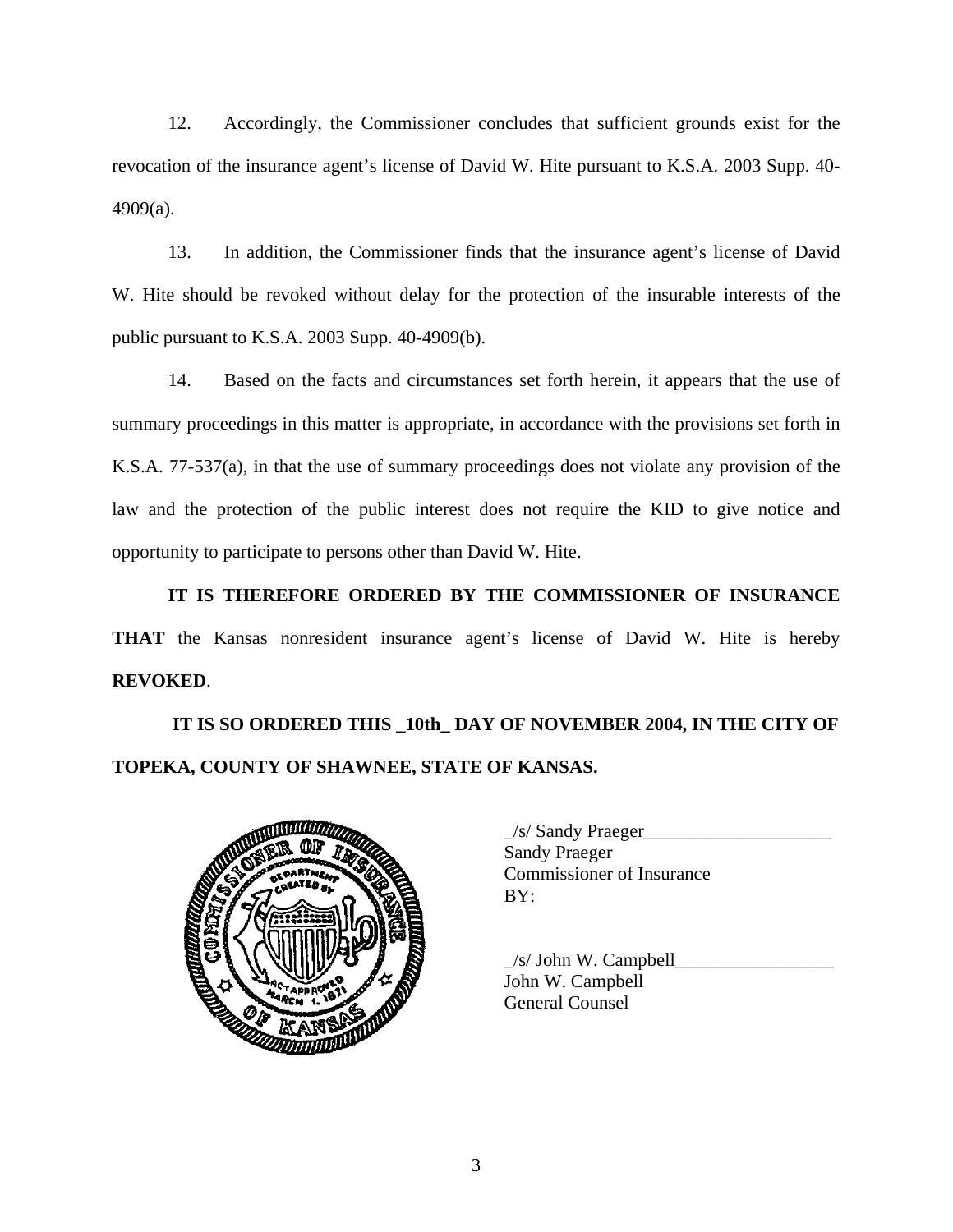**NOTICE: In the event the Petitioner files a petition for judicial review, the agency officer designated pursuant to K.S.A. 77-613(e) to receive service of a petition for judicial review on behalf of the KID is John W. Campbell, General Counsel, Kansas Insurance Department, 420 S.W. 9th St., Topeka, KS 66612-1678.** 

#### **Certificate of Service**

 The undersigned hereby certifies that she served a true and correct copy of the above and foregoing **Notice** and **Summary Order** on this \_10th\_ day of November 2004, by causing the same to be deposited in the United States Mail, first class postage prepaid, addressed to the following:

 $\overline{\phantom{a}}$  , which is a set of the set of the set of the set of the set of the set of the set of the set of the set of the set of the set of the set of the set of the set of the set of the set of the set of the set of th

 David W. Hite 218 Sweeden St. #A Caribou, ME 04739

Brenda J. Clary